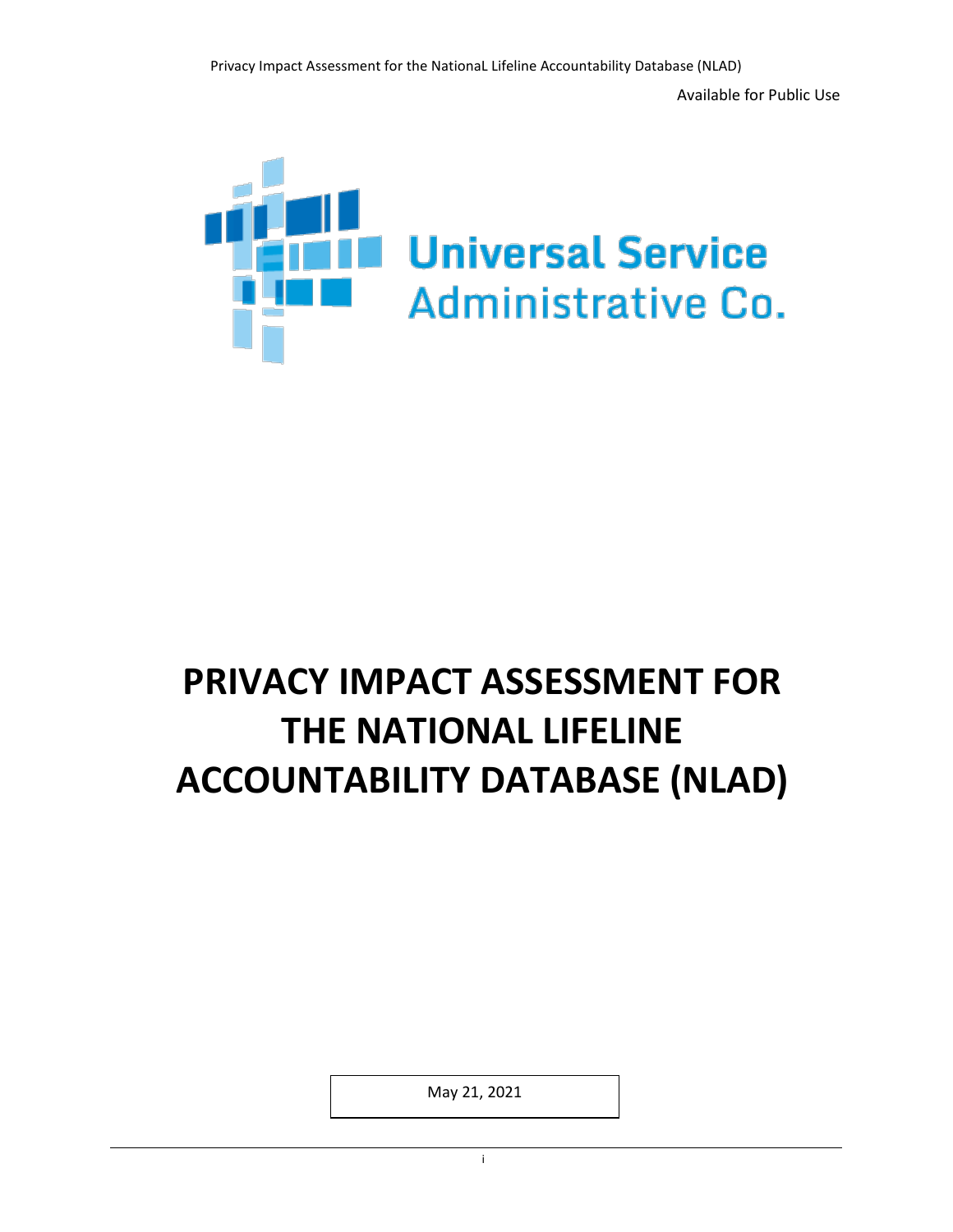## **Record of Approval**

| <b>Document Approval</b>                 |              |                                                                   |  |  |
|------------------------------------------|--------------|-------------------------------------------------------------------|--|--|
| <b>USAC PRIVACY POC</b>                  |              |                                                                   |  |  |
| <b>Printed Name: Laurence H Schecker</b> |              | Senior Advisor - Associate General Counsel<br>and Privacy Officer |  |  |
| Signature                                | Date         |                                                                   |  |  |
| Laurence Schecker                        | May 21, 2021 |                                                                   |  |  |
| <b>Accepted by:</b>                      |              |                                                                   |  |  |
| <b>Printed Name: Margaret Drake</b>      |              | <b>FCC Senior Agency Official for Privacy</b>                     |  |  |
| Signature                                | <b>Date</b>  |                                                                   |  |  |
| Margaret Drake                           | May 27, 2021 |                                                                   |  |  |

## **Version History**

| <b>Date</b> | <b>Description</b>                                                    | <b>Author</b>                                           |
|-------------|-----------------------------------------------------------------------|---------------------------------------------------------|
| 9/27/2017   | Privacy Impact Assessment - National Lifeline Accountability Database | J. Schreiber, J. Lee                                    |
| 4/14/2021   | Privacy Impact Assessment - National Lifeline Accountability Database | L. Schecker, M. Sneed, M.<br>Mansur, R. Mulligan, J. Ho |
|             |                                                                       |                                                         |
|             |                                                                       |                                                         |
|             |                                                                       |                                                         |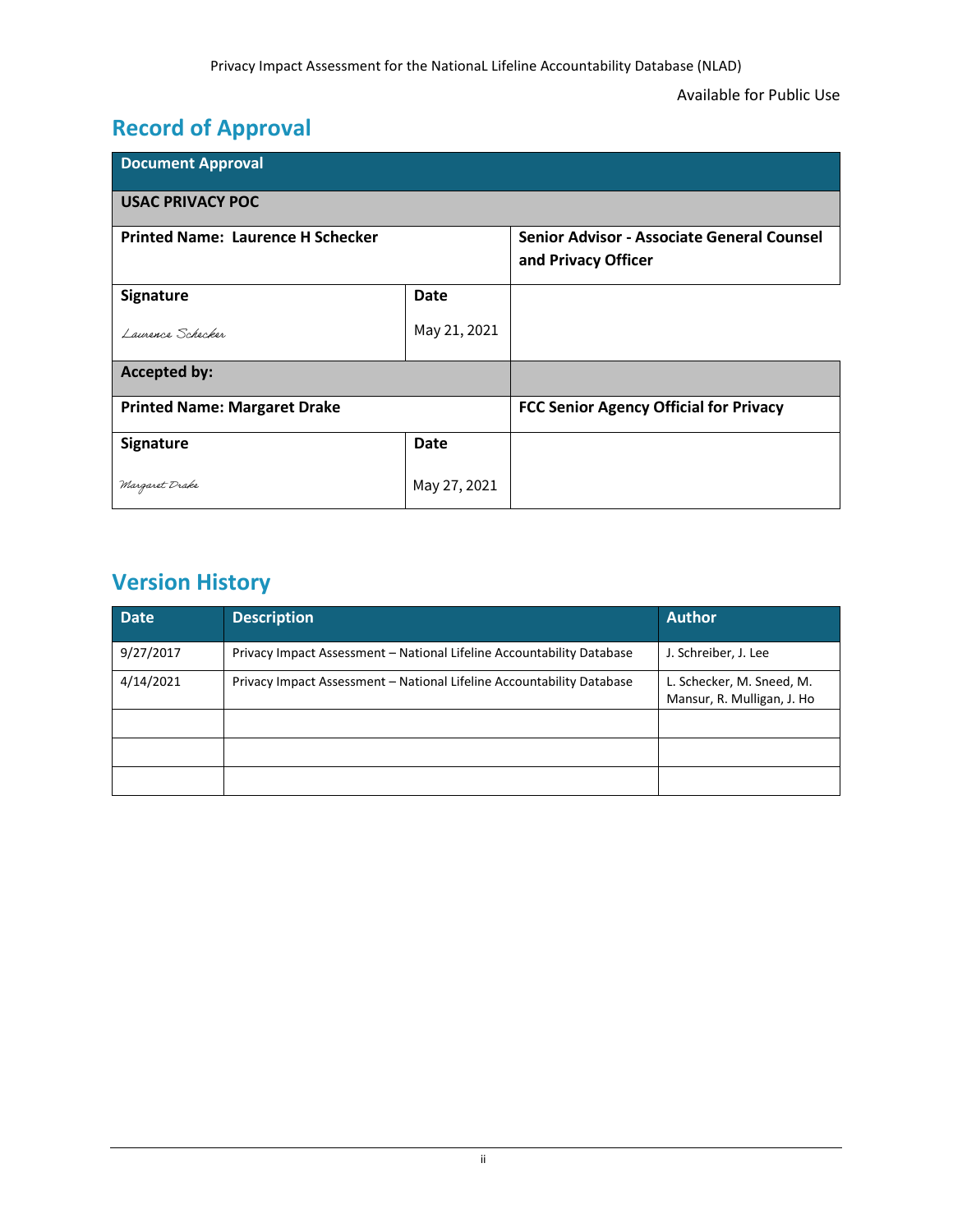Available for Public Use

## **TABLE OF CONTENTS**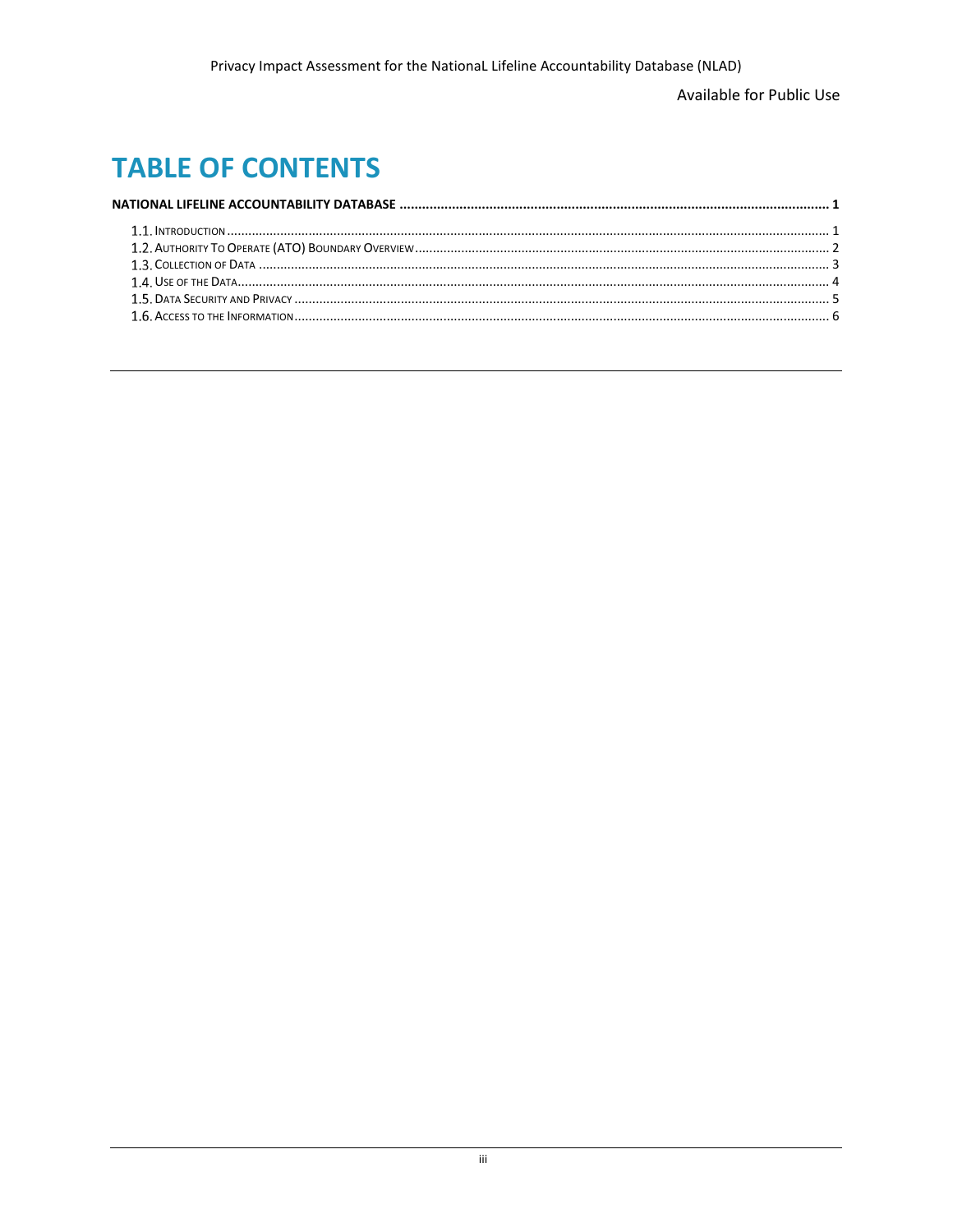### <span id="page-3-0"></span>**National Lifeline Accountability Database**

### **1.1.** Introduction

Section 208 of the E-Government Act of 20021 requires agencies to conduct a **Privacy Impact Assessment (PIA)** whenever they procure or develop an information technology system that will collect, maintain, or disseminate information about individual people. The PIA must document how the system will use information it collects about individuals and, unless it contains classified or sensitive information, it must be made available to the public. The PIA was intended to be a tool for agencies to protect personal information throughout a technology system's life cycle. The Office of Management and Budget (OMB) has commented: "*In general, PIAs are required to be performed and updated as necessary where a system change creates new privacy risks.*"2

The FCC is subject to the requirements of the E-Government Act and is committed to identifying and addressing privacy risks whenever it develops or makes changes to its information systems. The questions below explore important privacy issues identified in the Act and in later guidance by the Office of Management and Budget (OMB) and the National Institute of Standards and Technology (NIST). A longer discussion of the FCC's PIA policies can be found in Chapter 9 of the FCC's Privacy Act Manual (FCC Inst. 1113.1).

System owners, in collaboration with the Information System Security Officers (ISSOs) should complete the **Initial Privacy Assessment (IPA)** prior to filling out the PIA. The USAC Privacy Officer, in consultation with the FCC Senior Agency Official for Privacy (SAOP), uses the IPA to determine whether a system will collect the kind of information that would make it subject to the requirements of Section 208, including a PIA. A PIA should not be completed until an IPA is completed and the SAOP makes a determination..

If you have any questions, please contact the USAC Privacy Officer at [privacy@USAC.org](mailto:privacy@USAC.org) or the FCC Privacy Team at [privacy@fcc.gov.](mailto:privacy@fcc.gov)

 $\overline{\phantom{a}}$ 

<sup>1</sup> 44 U.S.C. § 3501 note.

<sup>2</sup> OMB Memorandum No. M-03-22 (Sep. 26, 2003), [https://www.whitehouse.gov/sites/whitehouse.gov/files/omb/memoranda/2003/m03\\_22.pdf.](https://www.whitehouse.gov/sites/whitehouse.gov/files/omb/memoranda/2003/m03_22.pdf)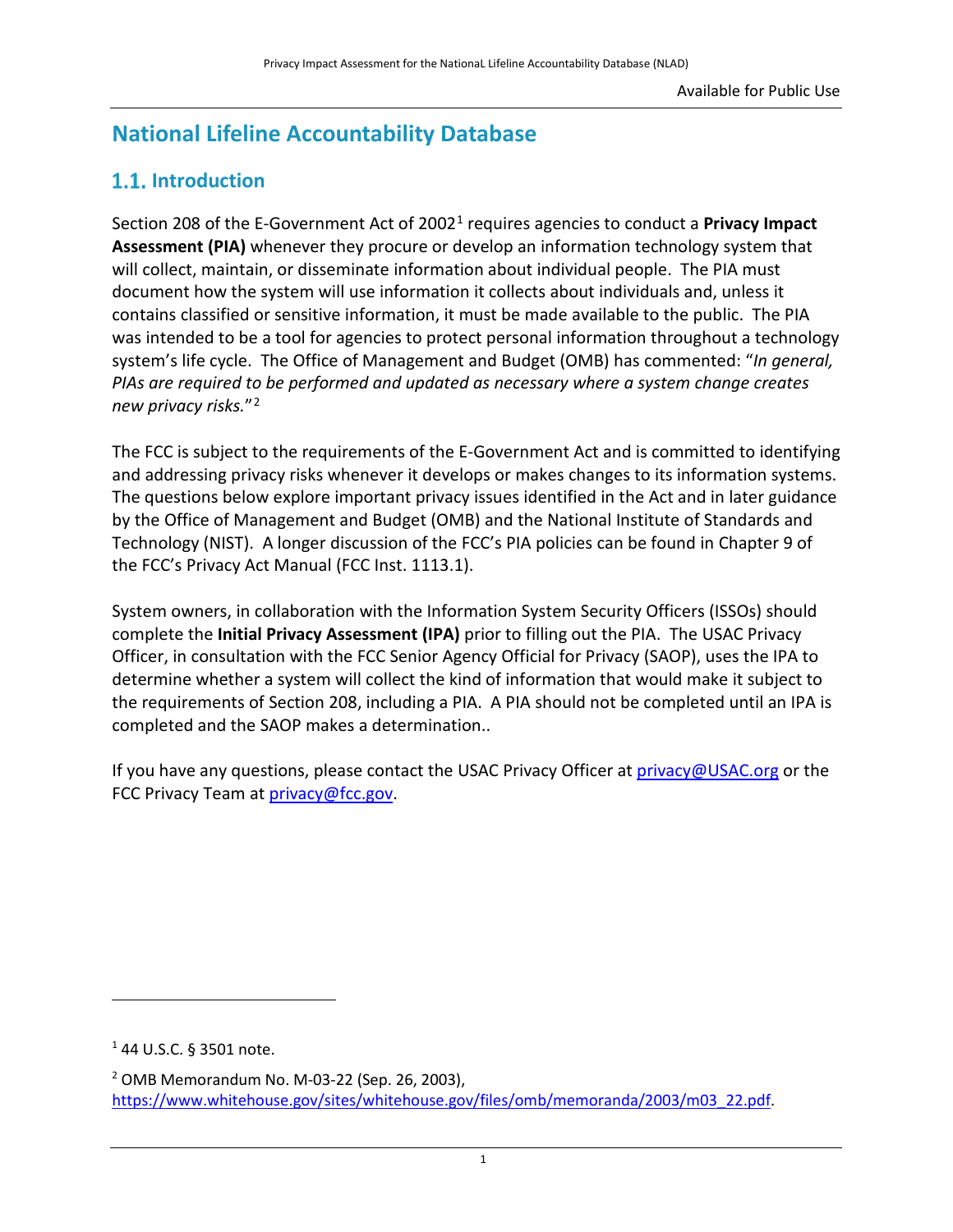### <span id="page-4-0"></span>**Authority To Operate (ATO) Boundary Overview**

For each IT system that resides within the ATO Boundary, please use the table below to provide the system name, a brief description of the what the system does, whether it contains Personally Identifiable Information (PII) and a brief description of the PII (if applicable), the applicable System of Records Notice, the legal authorities to collect and maintain the PII, and whether the PII is shared with other systems (internal or external).

Please copy the table as necessary to complete the information for each system within the boundary.

#### **INFORMATION ABOUT THE SYSTEM**

NAME OF THE SYSTEM

National Lifeline Accountability Database

DOES THE SYSTEM CONTAIN PII?

Yes

PLEASE PROVIDE A BRIEF DESCRIPTION OF THE PII (IF APPLICABLE)

The PII in NLAD is collected from individuals (residing in a single household) who have applied for federal universal service Lifeline/EBB program benefits; are currently receiving Lifeline benefits; are minors whose status qualifies a parent or guardian for Lifeline/EBB benefits; or who have received benefits under the Lifeline Program. The PII collect in Lifeline/EBB program includes information to verify identity, contact information, eligibility for the Lifeline/EBB benefit, and to check whether the individual already receives the Lifeline benefit.

IN WHAT SYSTEM OF RECORDS (SORN) IS THE INFORMATION CONTAINED (IF APPLICABLE)?

NLAD: FCC/WCB-1, Lifeline Program, 86 Fed. Reg. 11526 (Feb. 25, 2021).

EBB Program: FCC/WCB-3, Emergency Benefit Broadband Program, 86 Fed. Reg. 11523 (Feb. 25, 2021).

WHAT ARE THE LEGAL AUTHORITIES FOR THE COLLECTION OF THIS PII?

NLAD: 47 U.S.C. §§ 151-154, 201-205, 214, 254, 403. 47 C.F.R. §§ 54.404-54.410.

EBB Program: 47 U.S.C. 254; Consolidated Appropriations Act, 2021, Public Law 116–260 div. N, tit. IX, § 904; 47 CFR Part 54 Subparts E and P.

DOES THIS SYSTEM SHARE THE PII WITH OTHER SYSTEMS?

NLAD shares information, including EBB Program Data, within the National Verifier.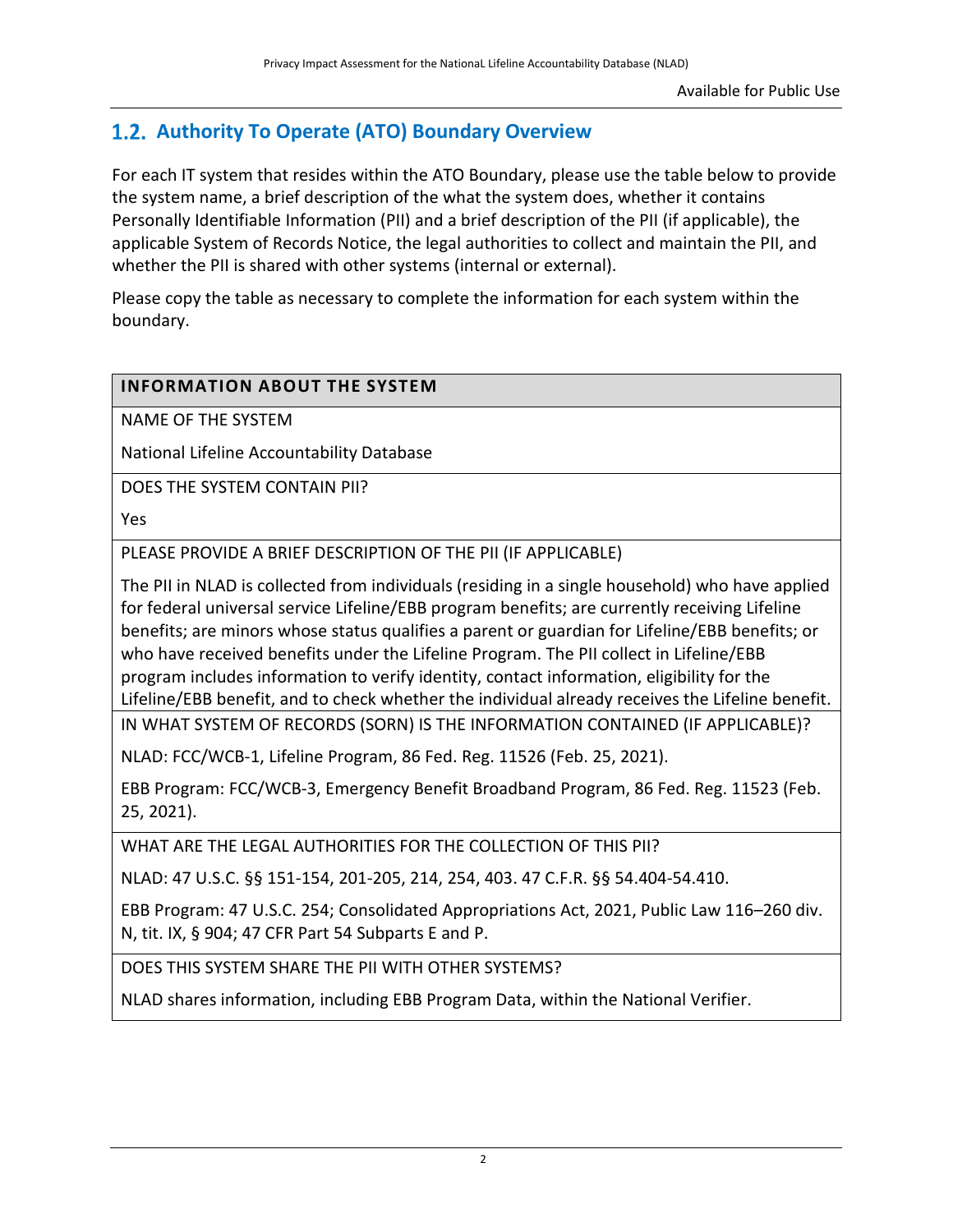- <span id="page-5-0"></span>**A. Is this a new ATO Boundary or an existing ATO Boundary?**   $\Box$  New Boundary
	- ☒ Existing Boundary
- **B. If the ATO Boundary is/will consist of cloud-based computing system(s), 3 please check the box that best describes the service USAC receives/will receive from the cloud computing provider:**

 $\boxtimes$  USAC uses provider-supported application/s on the provider's cloud network (Software as a Service or SaaS) [AWS S3]

 $\Box$  USAC has deployed application/s on the provider's cloud network and the provider supports the applications (Platform as a Service or PaaS) [list applicable system(s)]

 $\Box$  USAC has deployed its own application/s on the cloud network and controls how these application/s are configured and operate (Infrastructure as a Service or IaaS)

#### C. **If the IT systems in the ATO Boundary are in the cloud, are the they FedRAMP certified?**

 $\Box$  Yes, all the IT systems are FedRAMP certified

 $\boxtimes$  No, none, or only some, of the IT systems are FedRAMP certified

FedRAMP is designed for companies who sell services to be used by the federal government. The NLAD uses an AWS S3 (cloud service) bucket for data storage that is FedRAMP certified. The rest of the NLAD infrastructure resides in USAC's data center.

### **Collection of Data**

 $\overline{a}$ 

**A. Please explain why it is necessary to collect PII to carry out the purpose of each of the system(s) that maintain PII within this Boundary.**

<sup>3</sup> *See* NIST, *The NIST Definition of Cloud Computing*, Special Pub. No. 800-145 (Sep. 2011), [https://csrc.nist.gov/publications/detail/sp/800-145/final.](https://csrc.nist.gov/publications/detail/sp/800-145/final)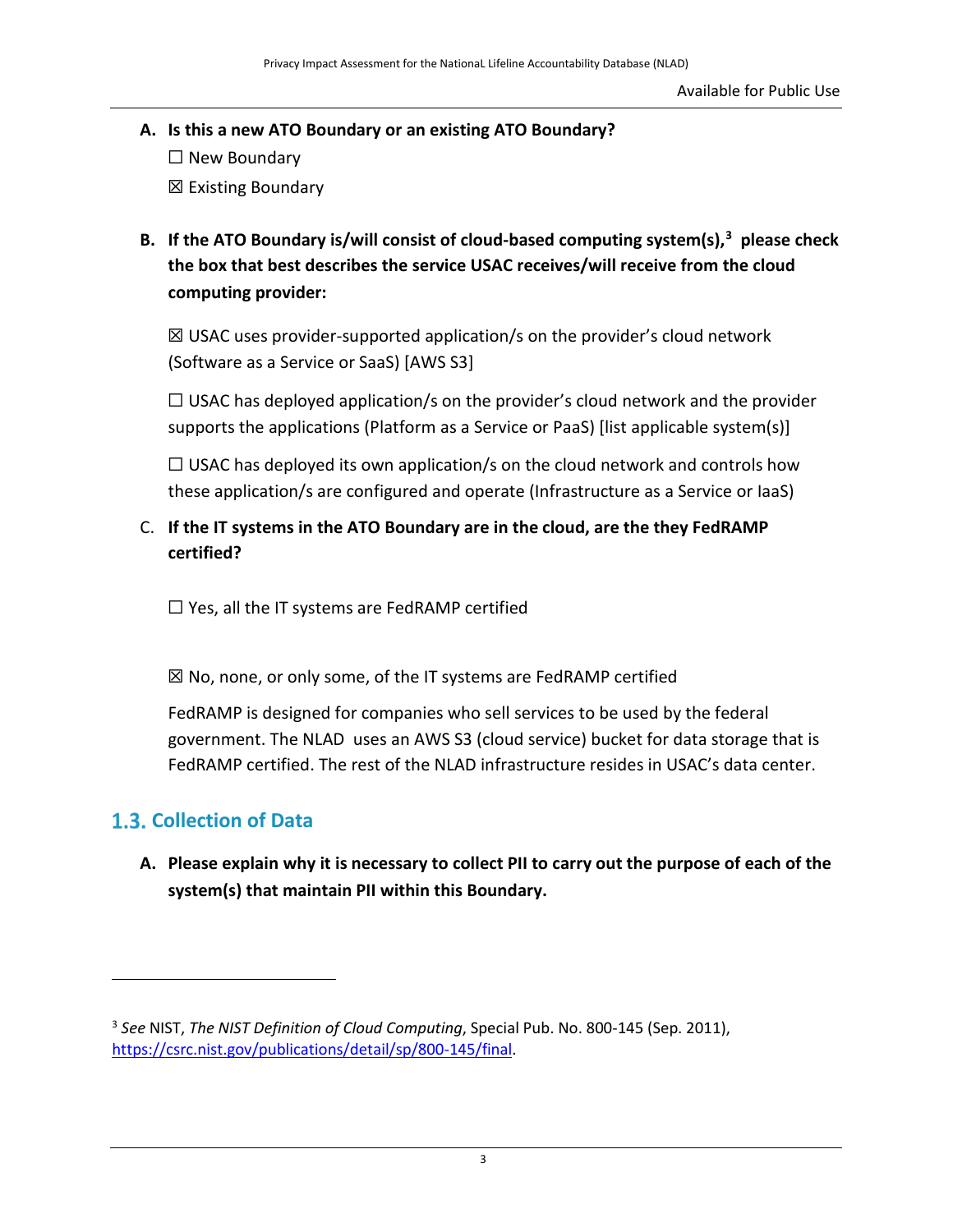<span id="page-6-0"></span>The PII is collected to identify and validate the individual seeking to receive Lifeline benefits under the Lifeline and EBB programs**.**

**B. For each system within this Boundary, will this PII be collected from individuals themselves, or from third-parties? If collected from individuals themselves, link to the Privacy Act Notice4 for each system that is included with the online or paper form the system(s) use(s) to collect the PII.** 

The PII will be collected both from individuals and from third parties representing those individuals. The Privacy Act Notices are available at:

- <https://www.usac.org/about/privacy-policies/>
- [https://www.checklifeline.org/lifeline?id=nv\\_privacy&ln=RW5nbGlzaA%3D%3D](https://www.checklifeline.org/lifeline?id=nv_privacy&ln=RW5nbGlzaA%3D%3D)
- <https://lifelinerad.org/rad/#/privacyStatement>

#### **C. What steps is USAC taking to limit the collection of PII to only that which is necessary?**

USAC only collects PII as directed by the FCC and which is needed to perform the Lifeline and Emergency Broadband Benefit Program mission.

#### **What steps will USAC take to make sure this PII is accurate, complete, and up-to-date?**

All participating Lifeline and EBB program providers and representative agents must certify under the penalty of perjury to the accuracy of the information provided to the Lifeline, including PII obtained from consumers. In addition, USAC utilizes Third Party Identity Verification (TPIV) (TransUnion) to ensure the PII is accurate.

#### **Use of the Data**

 $\overline{\phantom{a}}$ 

#### A. **Please explain the data flow, including whether the PII will be ingested from, or shared with, another system.**

An individual's PII data is entered into NLAD by an Eligibile Telecommnication Carrier (ETC) to determine whether they can enroll in the Lifeline and EBB programs. The NLAD performs the following validations on the subscriber's data: (1) RAD is called to determine whether the ETC performing the subscriber enrollment has been approved;

<sup>4</sup> A Privacy Act Notice must inform individuals about (1) the authority to solicit information, (2) the principal purpose(s) for collecting the information, (3) the routine uses for disclosing the information, and (4) whether providing the information is mandatory or voluntary.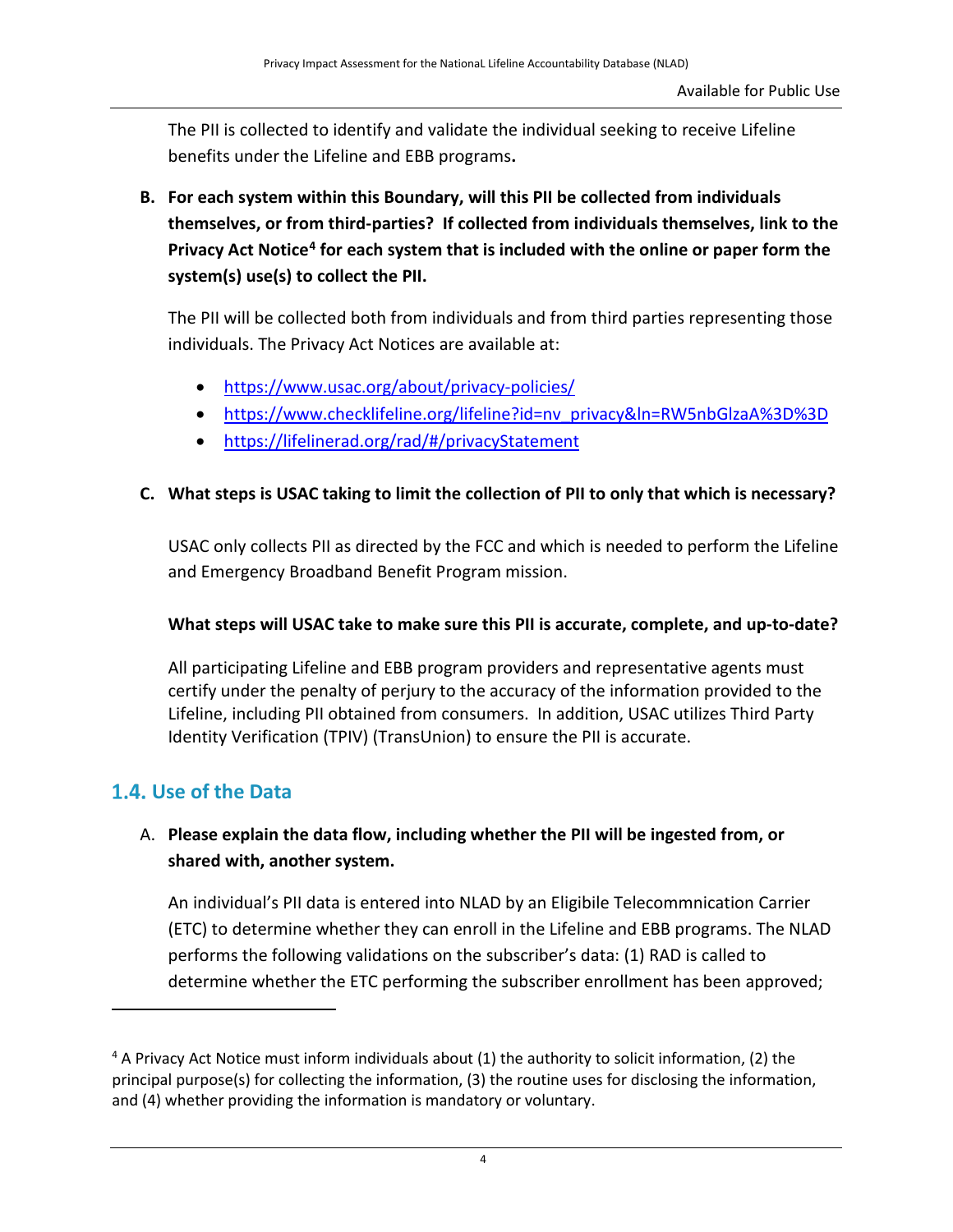<span id="page-7-0"></span>(2) an address validation is called via United States Postal Service Address Matching System (USPS AMS) to assist in determining whether the subsriber's address already receives the Lifeline benefit; (3) a duplicate validation, via the NLAD duplicate check, is called to determine whether the subscriber already receives the Lifeline benefit, and (4) NV is called to see whether the subscriber eligibility application is approved. If the subscriber is enrolling in EBB, they can be enrolled in NLAD through an Atlernative Verification Process (AVP), which bypasses the eligibility check. Alternatively, the subscriber can be enrolled in EBB by checking their existing Lifeline eligibility.

#### **Will the information be shared with third-parties as part of the operations of the information system (e.g., through an application programming interface or "API")?**

The PII data will be shared with the NV for Lifeline and EBB elibility verification and the USPS AMS (address data only) to validate the address.

#### **B. How long will the PII be retained and how will it be disposed of?**

The Lifleine information in this system is maintined and disposed of in accordance with the National Archives and Records Administration (NARA) General Records Schedule DAA-0173-2017-0001-0002. The records shall be destroyed 10 years after the year it was created or when no longer needed for business or audit purposes, whichever comes later. USAC disposes of paper documents by shredding. Electronic records, files, and data are destroyed either by physical destruction of the electronic storage media or by erasure of the data.

The EBB information in this system is maintained and disposed of in accordance with the National Archives and Records Administration (NARA) General Records Schedule DAA-0173-2017-0001-0002. The records shall be destroyed (TBD) years after the year it was created or when no longer needed for business or audit purposes, whichever comes later. USAC disposes of paper documents by shredding. Electronic records, files, and data are destroyed either by physical destruction of the electronic storage media or by erasure of the data.

#### **Data Security and Privacy**

**A. What are the system's ratings for confidentiality, integrity, and availability?**

| Confidentiality | High | <b>Moderate</b> | Low |
|-----------------|------|-----------------|-----|
| Integrity       | High | X Moderate      | Low |
| Availability    | High | X Moderate      | Low |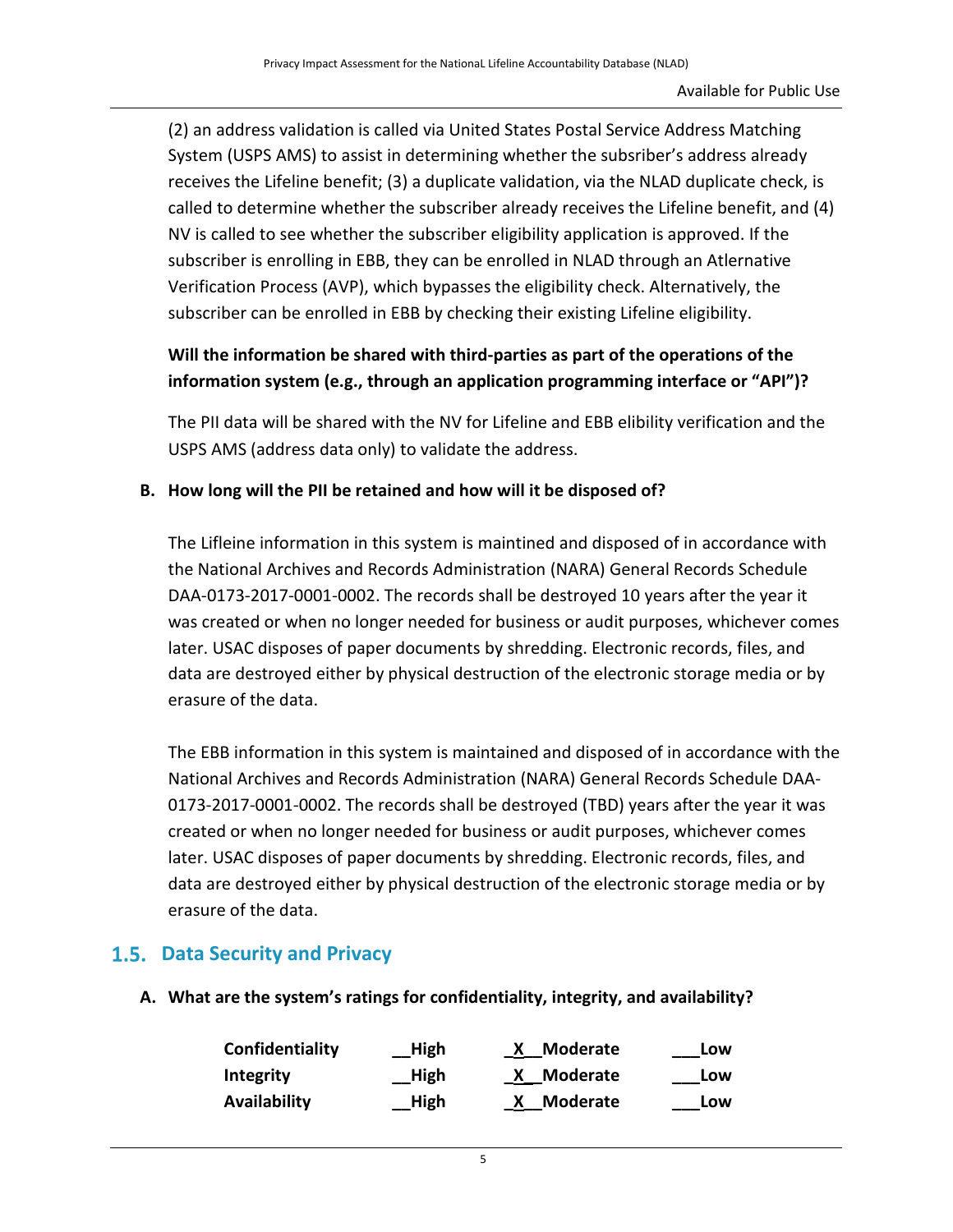#### <span id="page-8-0"></span>**B. Discuss the physical, administrative, and technical controls in place to protect the data in the system.**

Only the PII elements mandated for collection by the Federal Communication Commission (FCC) rules (i.e., 47 C.F.R. Part 54 Subparts E and P), or absolutely necessary to manage the Lifeline and EBB programs are collected by the NLAD system. In addition, NLAD utilizes role-based permissions so that only authorized users have access to PII as necessary. Sensitive PII such as date of birth or the last four digits of Social Security Numbers are not displayed or available via reports to external users of NLAD. Only a limited number of authorized USAC Lifeline and EBB program staff have access to view sensitive PII such as date of birth or last four digits of Social Security Numbers that is stored in NLAD, which is necessary to support data requests for audits or program reviews by USAC and/or the FCC.

**C. Does the system inherit privacy controls from an external provider? If an Interconnection Security Agreement (ISA) , Memorandum of Understanding (MOU) , or similar document is in place, please summarize the privacy applicable portions of the document.** 

No.

#### **Access to the Information**

**A. Which types of users will have access to the PII in this information system?**

USAC users (including USAC contractors), FCC users, service providers, representative agents, State Agencies, and Tribal agencies.

**B. Does this system leverage Enterprise Common Controls (ECC)?**

Yes, it inherits controls from USAC ECC.

**C. Does the system leverage the FCC's Accounting for Disclosure control?**

Yes